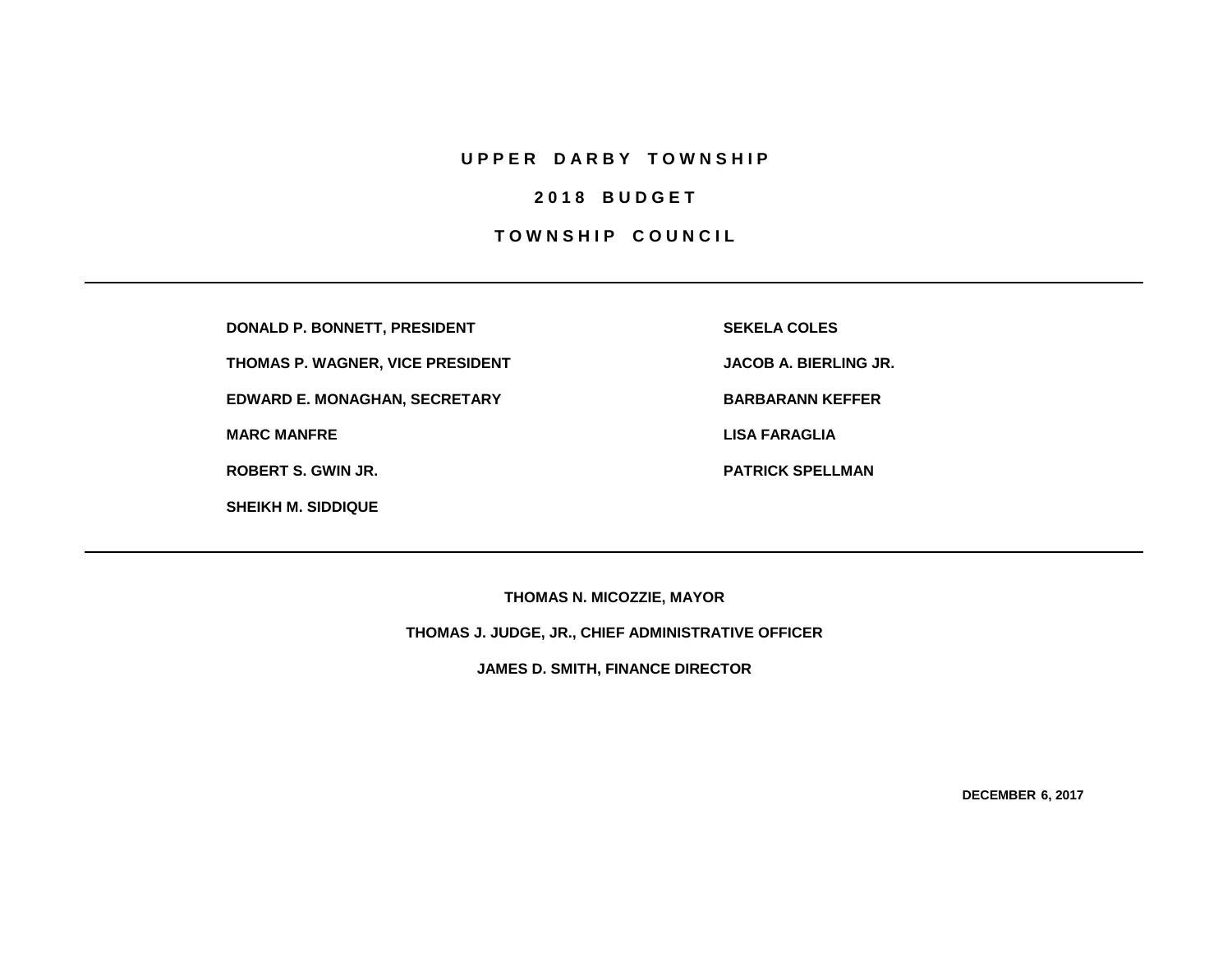# **UPPER DARBY TOWNSHIP**

# **2 0 1 8 B U D G E T**

## **I N D E X**

| PAGE 1            | COMPARATIVE SUMMARY-GENERAL FUND     |
|-------------------|--------------------------------------|
| PAGE 2            | REAL ESTATE AND LOCAL TAXES          |
| <b>PAGE 3-5</b>   | COMPARATIVE SUMMARY-OTHER REVENUE    |
| <b>PAGE 6-10</b>  | COMPARATIVE SUMMARY-EXPENDITURES     |
| PAGE 10           | <b>DEBT SERVICE SUMMARY</b>          |
| <b>PAGE 11-12</b> | EXPENDITURE SUPPLEMENTAL INFORMATION |
| PAGE 13           | COMPARATIVE SUMMARY-SEWER RENTAL     |
| PAGE 14           | COMPARATIVE SUMMARY-HIGHWAY          |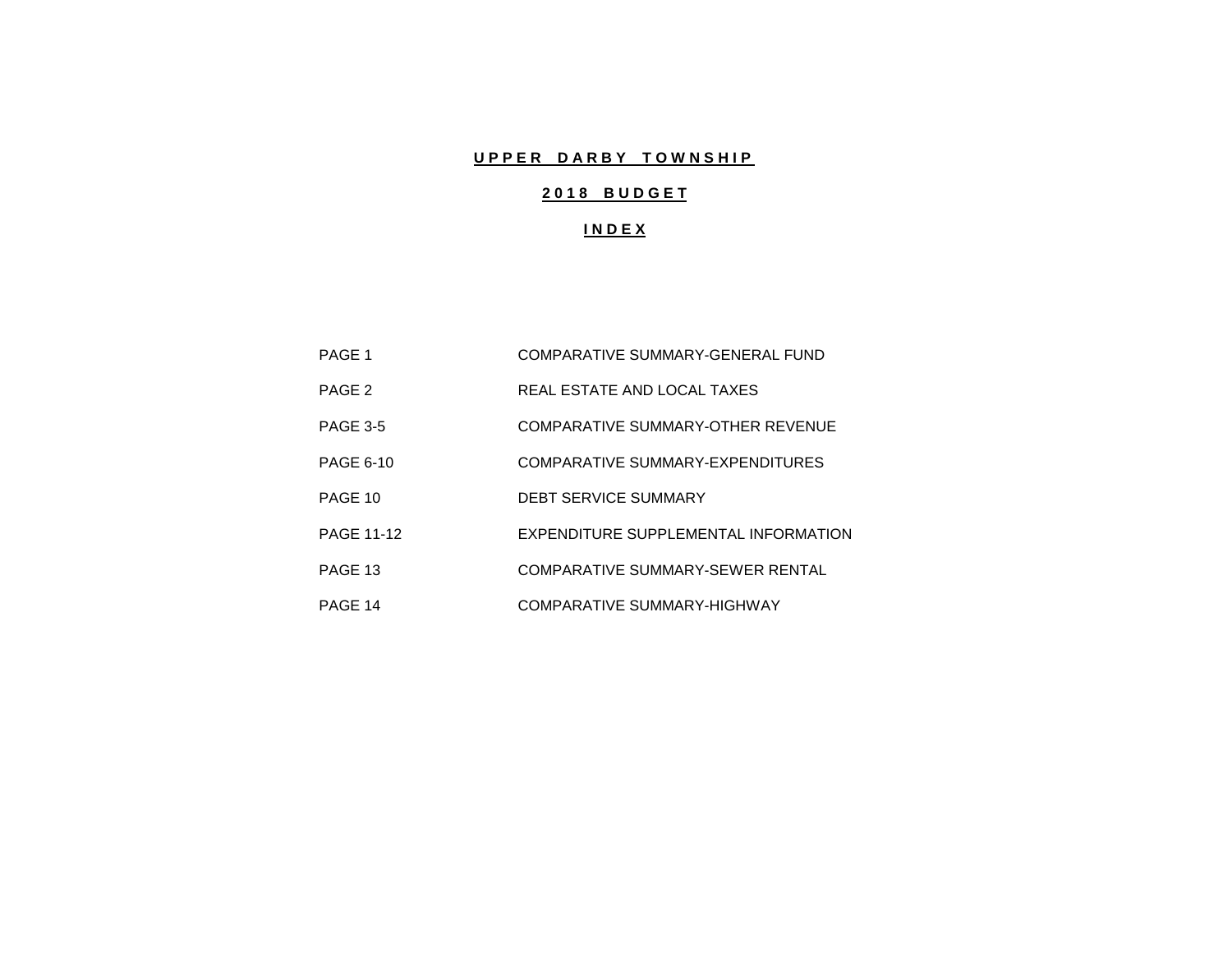## **UPPER DARBY TOWNSHIP**

## **COMPARATIVE BUDGET SUMMARY**

## **GENERAL FUND**

| <b>DESCRIPTION</b>           | 2018<br><b>BUDGET</b> |            |   | <b>PROJECTED</b><br>2017<br><b>ACTUAL</b> |    | 2018 BUDGET<br>OVER(UNDER)<br>2017 ACTUAL |  | 2017<br><b>BUDGET</b>    |    | 2018 BUDGET<br>OVER(UNDER)<br>2017 BUDGET |
|------------------------------|-----------------------|------------|---|-------------------------------------------|----|-------------------------------------------|--|--------------------------|----|-------------------------------------------|
| FUND BALANCE-BEGINNING       |                       | 1,944,629  | J | 1,795,340                                 | ۰D | 149,289                                   |  | 2,024,379                | J. | (79, 750)                                 |
| <b>REVENUE</b>               |                       | 74,858,788 |   | 71,308,553                                |    | 3,550,235                                 |  | 71,505,943               |    | 3,352,845                                 |
| <b>TOTAL FUNDS AVAILABLE</b> | ъ.                    | 76,803,417 | ა | 73,103,893                                |    | 3,699,524                                 |  | 73,530,322               | \$ | 3,273,095                                 |
| <b>EXPENDITURES</b>          |                       | 76,803,417 |   | 73,103,893                                |    | 3,699,524                                 |  | 73,530,322               |    | 3,273,095                                 |
| <b>FUND BALANCE-ENDING</b>   |                       |            |   | ۰                                         |    |                                           |  | $\overline{\phantom{a}}$ |    |                                           |

## **TAX REQUIREMENTS**

| <b>TOTAL MILLAGE REQUIREMENT</b>     | 20.95         | 20.37         | 0.58       |
|--------------------------------------|---------------|---------------|------------|
| MILLAGE REQUIREMENT FOR DEBT SERVICE | 0.95          | 0.95          |            |
| MILLAGE REQUIREMENT                  | 20.00         | 19.42         | 0.58       |
| ASSESSMENT                           | 2,688,000,000 | 2,655,000,000 | 33,000,000 |
| NET CURRENT YEAR TAX REQUIREMENT     | 50,934,900    | 48,720,000    | 2,214,900  |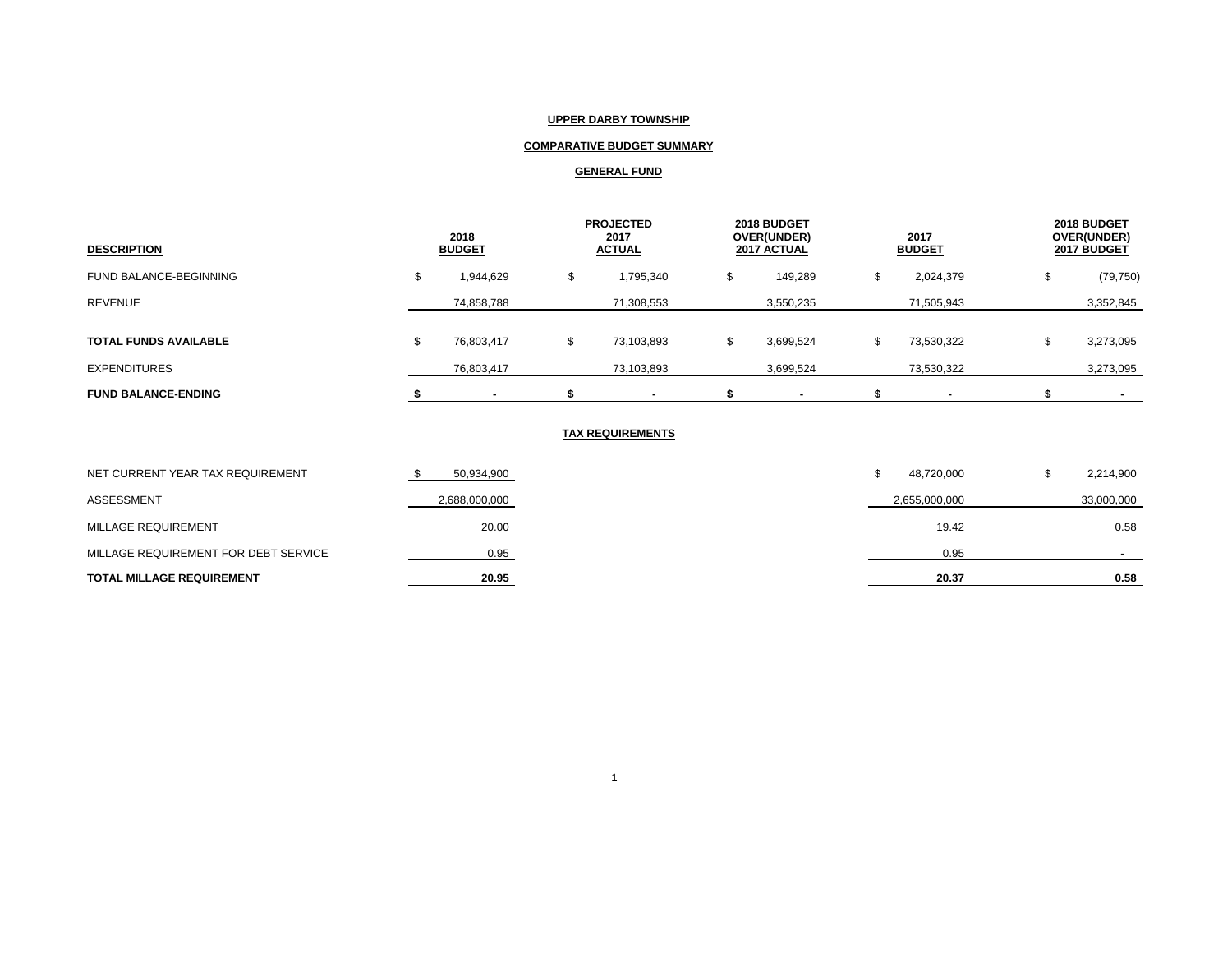| <b>DESCRIPTION</b>             | 2018<br><b>BUDGET</b> |            | <b>PROJECTED</b><br>2017<br><b>ACTUAL</b> |    | 2018 BUDGET<br>OVER(UNDER)<br>2017 ACTUAL |    | 2017<br><b>BUDGET</b> |    | 2018 BUDGET<br>OVER(UNDER)<br>2017 BUDGET |  |
|--------------------------------|-----------------------|------------|-------------------------------------------|----|-------------------------------------------|----|-----------------------|----|-------------------------------------------|--|
| <b>REAL ESTATE TAXES</b>       |                       |            |                                           |    |                                           |    |                       |    |                                           |  |
| <b>CURRENT</b>                 | \$                    | 50,934,900 | \$<br>48,590,805                          | \$ | 2,344,095                                 | \$ | 48,720,000            | \$ | 2,214,900                                 |  |
| PRIOR YEAR                     |                       | 500,000    | 471,771                                   |    | 28,229                                    |    | 400,000               |    | 100,000                                   |  |
| <b>DELINQUENT</b>              |                       | 2,200,000  | 2,150,000                                 |    | 50,000                                    |    | 2,100,000             |    | 100,000                                   |  |
| <b>TOTAL REAL ESTATE TAXES</b> |                       | 53,634,900 | \$<br>51,212,576                          | S  | 2,422,324                                 | \$ | 51,220,000            | \$ | 2,414,900                                 |  |
| <b>LOCAL TAXES</b>             |                       |            |                                           |    |                                           |    |                       |    |                                           |  |
| <b>MERCANTILE</b>              | \$                    | 1,610,000  | \$<br>1,460,000                           | \$ | 150,000                                   | \$ | 1,525,000             | \$ | 85,000                                    |  |
| LOCAL SERVICE TAX              |                       | 725,000    | 675,000                                   |    | 50,000                                    |    | 740,000               |    | (15,000)                                  |  |
| <b>BUSINESS PRIVILEGE TAX</b>  |                       | 775,000    | 750,000                                   |    | 25,000                                    |    | 750,000               |    | 25,000                                    |  |
| MECHANICAL DEVICE TAX          |                       | 25,000     | 23,000                                    |    | 2,000                                     |    | 25,000                |    | $\sim$                                    |  |
| <b>TOTAL LOCAL TAXES</b>       | \$                    | 3,135,000  | \$<br>2,908,000                           | S  | 227,000                                   | s  | 3,040,000             | S  | 95,000                                    |  |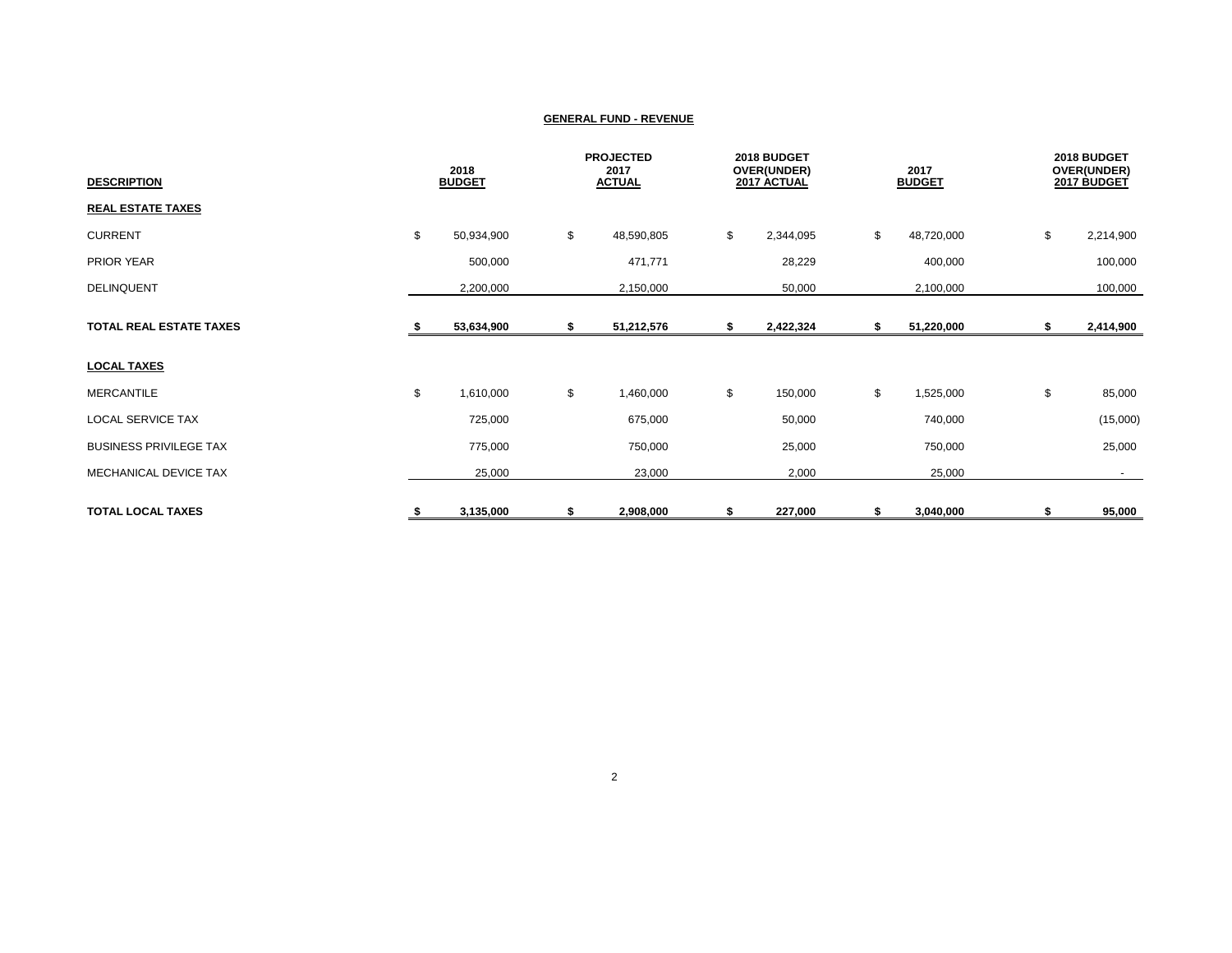| <b>DESCRIPTION</b>                    | 2018<br><b>BUDGET</b> |           | <b>PROJECTED</b><br>2017<br><b>ACTUAL</b> |    | 2018 BUDGET<br>OVER(UNDER)<br>2017 ACTUAL |    | 2017<br><b>BUDGET</b> |    | 2018 BUDGET<br>OVER(UNDER)<br>2017 BUDGET |  |
|---------------------------------------|-----------------------|-----------|-------------------------------------------|----|-------------------------------------------|----|-----------------------|----|-------------------------------------------|--|
| <b>LICENSES AND PERMITS</b>           |                       |           |                                           |    |                                           |    |                       |    |                                           |  |
| <b>BEVERAGE</b>                       | \$                    | 26,000    | \$<br>26,000                              | \$ | $\overline{\phantom{a}}$                  | \$ | 26,000                | \$ |                                           |  |
| <b>RENTAL LICENSE</b>                 |                       | 620,000   | 575,000                                   |    | 45,000                                    |    | 575,000               |    | 45,000                                    |  |
| <b>HEALTH</b>                         |                       | 30,000    | 35,000                                    |    | (5,000)                                   |    | 30,000                |    | ٠                                         |  |
| <b>LICENSES AND INSPECTIONS</b>       |                       | 1,081,000 | 1,243,900                                 |    | (162,900)                                 |    | 1,002,100             |    | 78,900                                    |  |
| CABLE T.V.                            |                       | 1,600,000 | 1,450,000                                 |    | 150,000                                   |    | 1,450,000             |    | 150,000                                   |  |
| <b>TOTAL LICENSES AND PERMITS</b>     | s.                    | 3,357,000 | \$<br>3,329,900                           | \$ | 27,100                                    | \$ | 3,083,100             | \$ | 273,900                                   |  |
| <b>COURT COSTS AND FINES</b>          |                       |           |                                           |    |                                           |    |                       |    |                                           |  |
| <b>DISTRICT JUSTICE COURT COSTS</b>   | \$                    | 240,000   | \$<br>230,000                             | \$ | 10,000                                    | \$ | 240,000               | \$ |                                           |  |
| PARKING METER & STATE POLICE          |                       | 355,000   | 340,000                                   |    | 15,000                                    |    | 430,000               |    | (75,000)                                  |  |
| TOTAL COURT COSTS AND FINES           | \$                    | 595,000   | \$<br>570,000                             | \$ | 25,000                                    | \$ | 670,000               | \$ | (75,000)                                  |  |
| <b>INTEREST AND RENTAL FEES</b>       |                       |           |                                           |    |                                           |    |                       |    |                                           |  |
| <b>INTEREST FROM INVESTMENTS</b>      | \$                    | 50,000    | \$<br>30,000                              | \$ | 20,000                                    | \$ | 25,000                | \$ | 25,000                                    |  |
| MUNICIPAL PARKING LOT AND RENTALS     |                       | 238,000   | 208,000                                   |    | 30,000                                    |    | 195,000               |    | 43,000                                    |  |
| <b>TOTAL INTEREST AND RENTAL FEES</b> | \$                    | 288,000   | \$<br>238,000                             | \$ | 50,000                                    | \$ | 220,000               | \$ | 68,000                                    |  |

3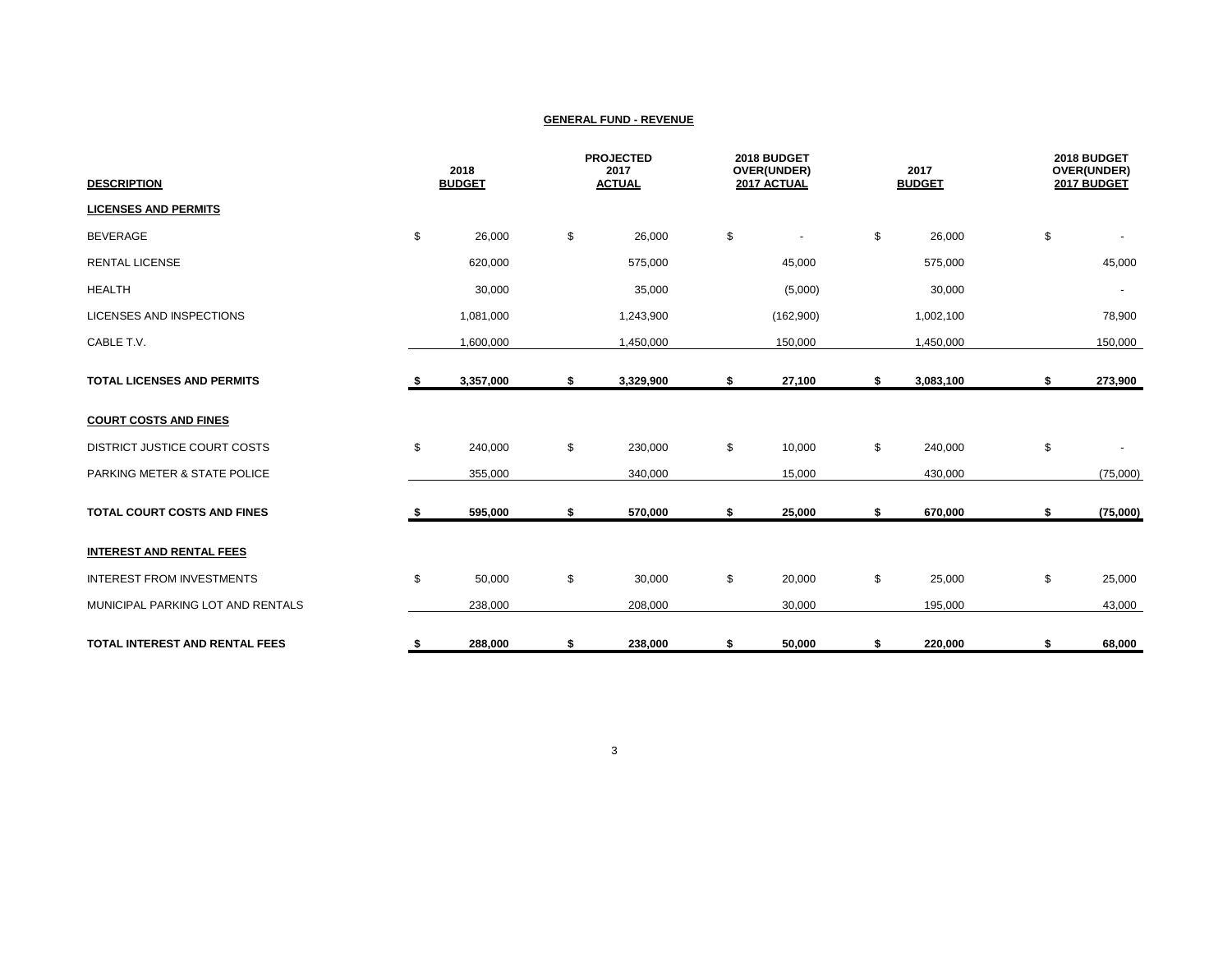| <b>DESCRIPTION</b>                 | 2018<br><b>BUDGET</b> |    | <b>PROJECTED</b><br>2017<br><b>ACTUAL</b> |    | 2018 BUDGET<br>OVER(UNDER)<br>2017 ACTUAL |    | 2017<br><b>BUDGET</b> |    | 2018 BUDGET<br>OVER(UNDER)<br>2017 BUDGET |  |
|------------------------------------|-----------------------|----|-------------------------------------------|----|-------------------------------------------|----|-----------------------|----|-------------------------------------------|--|
| <b>GRANTS</b>                      |                       |    |                                           |    |                                           |    |                       |    |                                           |  |
| COSA                               | \$<br>305,000         | \$ | 312,000                                   | \$ | (7,000)                                   | \$ | 312,000               | \$ | (7,000)                                   |  |
| <b>SENIOR CENTERS</b>              | 40,000                |    | 38,000                                    |    | 2,000                                     |    | 40,000                |    |                                           |  |
| <b>HUD</b>                         | 1,575,000             |    | 1,225,000                                 |    | 350,000                                   |    | 1,575,000             |    | $\overline{\phantom{a}}$                  |  |
| <b>HOME PROGRAM</b>                | 250,000               |    | 175,000                                   |    | 75,000                                    |    | 250,000               |    | $\sim$                                    |  |
| PUBLIC UTILITY REALTY TAX          | 60,000                |    | 60,000                                    |    | $\overline{\phantom{a}}$                  |    | 60,000                |    | $\blacksquare$                            |  |
| VOLUNTEER FIRE RELIEF ALLOCATION   | 235,000               |    | 235,331                                   |    | (331)                                     |    | 300,000               |    | (65,000)                                  |  |
| PENSION PLAN ALLOCATION            | 2,587,773             |    | 2,638,246                                 |    | (50, 473)                                 |    | 2,285,843             |    | 301,930                                   |  |
| <b>RECYCLING GRANT</b>             | 150,000               |    | 150,000                                   |    | $\overline{\phantom{a}}$                  |    | 85,000                |    | 65,000                                    |  |
| MISCELLANEOUS GRANT                | 552,115               |    | 250,000                                   |    | 302,115                                   |    | 300,000               |    | 252,115                                   |  |
| <b>TOTAL GRANT</b>                 | \$<br>5,754,888       | \$ | 5,083,577                                 | \$ | 671,311                                   | \$ | 5,207,843             | \$ | 547,045                                   |  |
| <b>DEPARTMENTAL EARNINGS</b>       |                       |    |                                           |    |                                           |    |                       |    |                                           |  |
| <b>RUBBISH FEES</b>                | \$<br>5,051,000       | \$ | 4,952,500                                 |    | 98,500                                    | \$ | 5,051,000             | \$ |                                           |  |
| <b>RECREATION</b>                  | 615,000               |    | 565,000                                   |    | 50,000                                    |    | 635,000               |    | (20,000)                                  |  |
| <b>PARKING METERS</b>              | 650,000               |    | 660,000                                   |    | (10,000)                                  |    | 700,000               |    | (50,000)                                  |  |
| <b>POLICE</b>                      | 58,000                |    | 54,000                                    |    | 4,000                                     |    | 64,000                |    | (6,000)                                   |  |
| <b>TOTAL DEPARTMENTAL EARNINGS</b> | \$<br>6,374,000       | \$ | 6,231,500                                 | \$ | 142,500                                   | \$ | 6,450,000             | \$ | (76,000)                                  |  |

4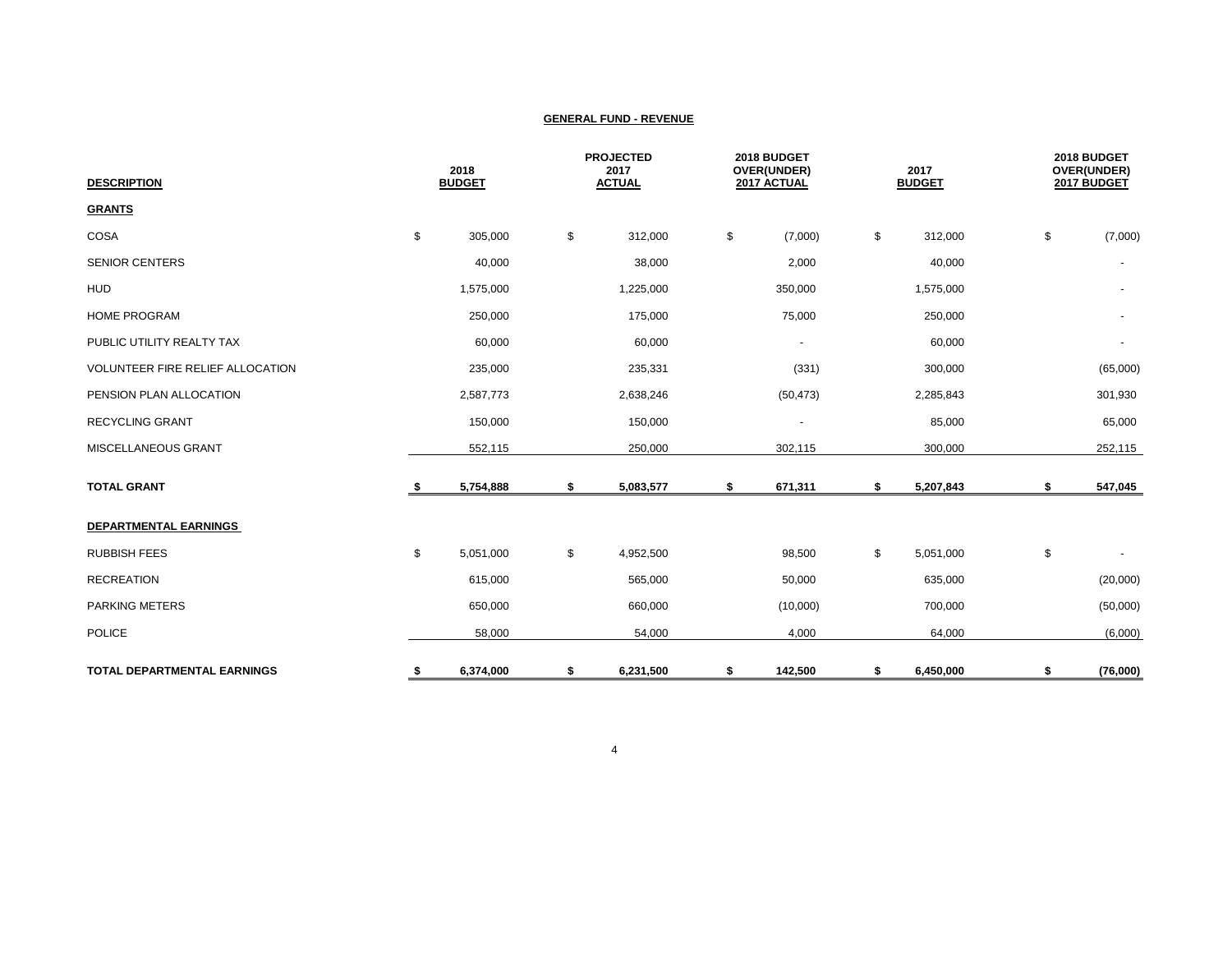| <b>DESCRIPTION</b>                 | 2018<br><b>BUDGET</b> |     | <b>PROJECTED</b><br>2017<br><b>ACTUAL</b> |    | 2018 BUDGET<br>OVER(UNDER)<br>2017 ACTUAL |    | 2017<br><b>BUDGET</b> |    | 2018 BUDGET<br>OVER(UNDER)<br>2017 BUDGET |
|------------------------------------|-----------------------|-----|-------------------------------------------|----|-------------------------------------------|----|-----------------------|----|-------------------------------------------|
| <b>OTHER INCOME</b>                |                       |     |                                           |    |                                           |    |                       |    |                                           |
| SALE OF FIXED ASSETS               | \$<br>10,000          | \$  | 5,000                                     | \$ | 5,000                                     | \$ | 25,000                | \$ | (15,000)                                  |
| REFUNDS/REIMBURSEMENTS             | 650,000               |     | 770,000                                   |    | (120,000)                                 |    | 600,000               |    | 50,000                                    |
| <b>SEWER RENTAL FUND</b>           | 1,000,000             |     | 900,000                                   |    | 100,000                                   |    | 900,000               |    | 100,000                                   |
| <b>MISCELLANEOUS</b>               | 60,000                |     | 60,000                                    |    |                                           |    | 90,000                |    | (30,000)                                  |
| <b>TOTAL OTHER INCOME</b>          | 1,720,000             |     | 1,735,000                                 |    | (15,000)                                  |    | 1,615,000             |    | 105,000                                   |
| <b>TOTAL- GENERAL FUND REVENUE</b> | 74,858,788            | -55 | 71,308,553                                |    | 3,550,235                                 |    | 71,505,943            |    | 3,352,845                                 |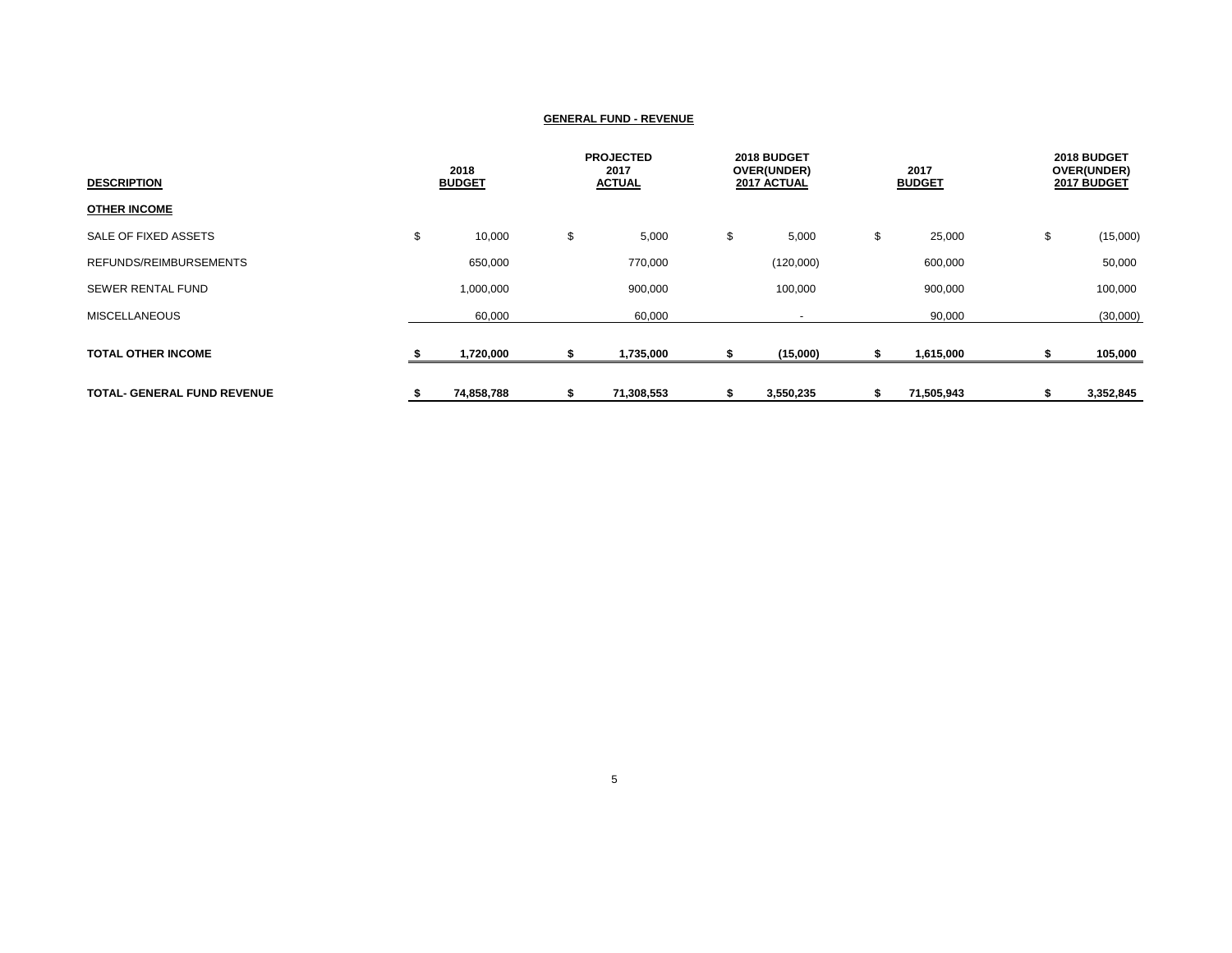| <b>DESCRIPTION</b>              | 2018<br><b>BUDGET</b> |    | <b>PROJECTED</b><br>2017<br><b>ACTUAL</b> |    | 2018 BUDGET<br>OVER(UNDER)<br>2017 ACTUAL |    | 2017<br><b>BUDGET</b> |    | 2018 BUDGET<br>OVER(UNDER)<br>2017 BUDGET |  |
|---------------------------------|-----------------------|----|-------------------------------------------|----|-------------------------------------------|----|-----------------------|----|-------------------------------------------|--|
| <b>GENERAL GOVERNMENT</b>       |                       |    |                                           |    |                                           |    |                       |    |                                           |  |
| COUNCIL                         | \$<br>209,757         | \$ | 201,499                                   | \$ | 8,258                                     | \$ | 210,234               | \$ | (477)                                     |  |
| <b>MAYOR</b>                    | 130,182               |    | 110,006                                   |    | 20,176                                    |    | 135,682               |    | (5,500)                                   |  |
| <b>FINANCE</b>                  | 889,556               |    | 835,550                                   |    | 54,006                                    |    | 836,853               |    | 52,703                                    |  |
| TREASURER                       | 8,000                 |    | 7,500                                     |    | 500                                       |    | 8,000                 |    | $\sim$                                    |  |
| <b>SOLICITOR</b>                | 325,000               |    | 275,000                                   |    | 50,000                                    |    | 325,000               |    | $\sim$                                    |  |
| C.A.O.                          | 258,260               |    | 229,695                                   |    | 28,565                                    |    | 250,932               |    | 7,328                                     |  |
| ADMINISTRATIVE SERVICES         | 1,730,461             |    | 1,635,611                                 |    | 94,850                                    |    | 1,746,466             |    | (16,005)                                  |  |
| <b>TOTAL GENERAL GOVERNMENT</b> | 3,551,216             | \$ | 3,294,861                                 |    | 256,355                                   | s. | 3,513,167             | ъ  | 38,049                                    |  |
| PERCENTAGE OF TOTAL BUDGET      | 4.6                   |    | 4.5                                       |    |                                           |    | 4.8                   |    |                                           |  |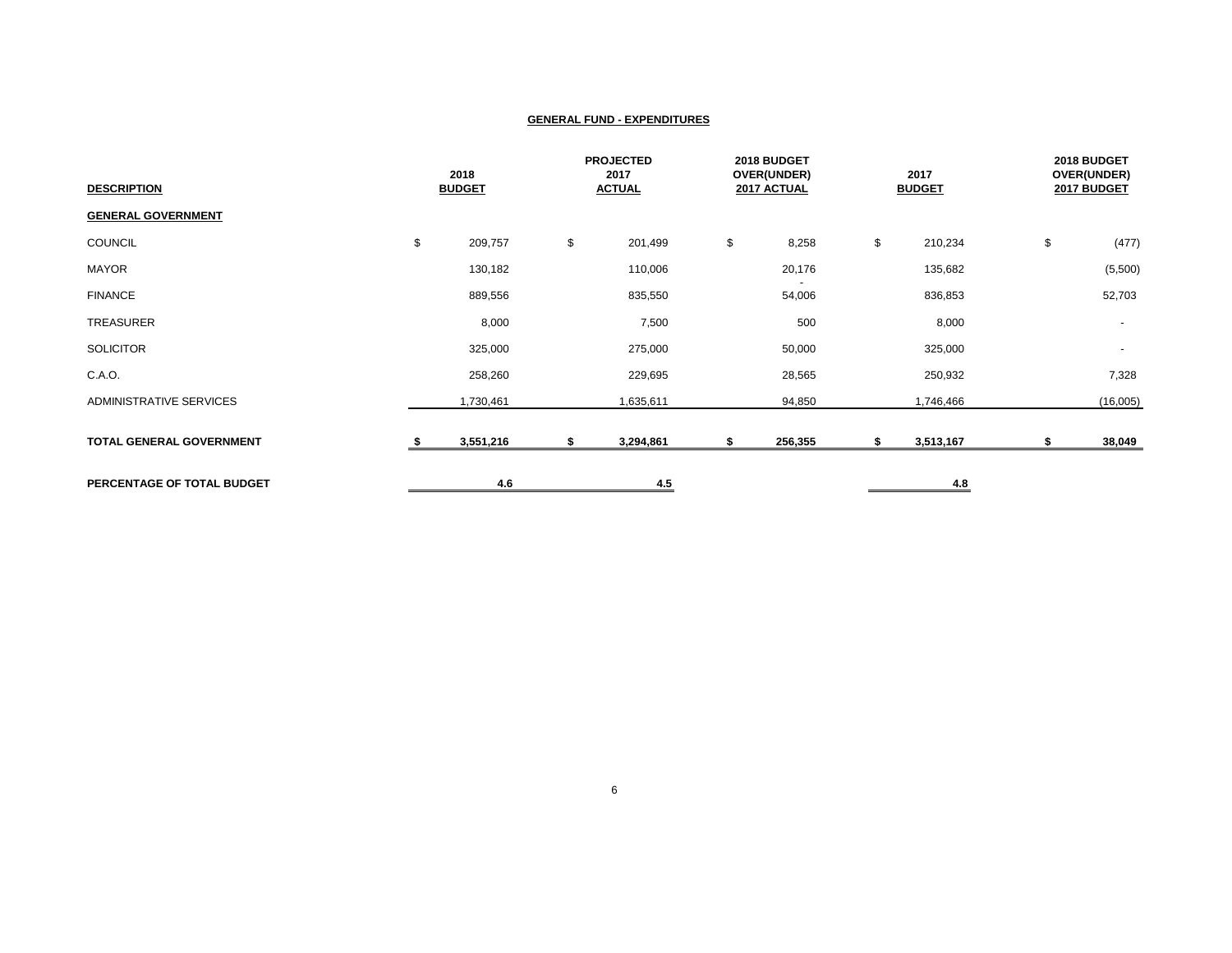| <b>DESCRIPTION</b>                       |      | 2018<br><b>BUDGET</b> | <b>PROJECTED</b><br>2017<br><b>ACTUAL</b> | 2018 BUDGET<br>OVER(UNDER)<br>2017 ACTUAL | 2017<br><b>BUDGET</b> | 2018 BUDGET<br>OVER(UNDER)<br>2017 BUDGET |
|------------------------------------------|------|-----------------------|-------------------------------------------|-------------------------------------------|-----------------------|-------------------------------------------|
| PROTECTION TO PERSONS AND PROPERTY       |      |                       |                                           |                                           |                       |                                           |
| <b>POLICE</b>                            | \$   | 30,691,913            | \$<br>29,665,927                          | \$<br>1,025,986                           | \$<br>28,965,035      | \$<br>1,726,878                           |
| <b>FIRE</b>                              |      | 12,625,717            | 12,207,700                                | 418,017                                   | 11,840,011            | 785,706                                   |
| <b>LICENSES AND INSPECTION</b>           |      | 803,113               | 687,124                                   | 115,989                                   | 793,056               | 10,057                                    |
| PLANNING AND ZONING DIVISION             |      | 110,500               | 98,500                                    | 12,000                                    | 110,500               | $\sim$                                    |
| TOTAL PROTECTION TO PERSONS AND PROPERTY | - \$ | 44,231,243            | \$<br>42,659,251                          | \$<br>1,571,992                           | \$<br>41,708,602      | \$<br>2,522,641                           |
| PERCENTAGE OF TOTAL BUDGET               |      | 57.6                  | 58.4                                      |                                           | 56.7                  |                                           |
| <b>PUBLIC WORKS</b>                      |      |                       |                                           |                                           |                       |                                           |
| PUBLIC WORKS                             | \$   | 1,763,529             | \$<br>1,874,283                           | \$<br>(110, 754)                          | \$<br>1,777,796       | \$<br>(14, 267)                           |
| <b>SANITATION</b>                        |      | 4,938,851             | 4,549,887                                 | 388,964                                   | 4,735,945             | 202,906                                   |
| <b>TOTAL PUBLIC WORKS</b>                |      | 6,702,380             | \$<br>6,424,170                           | \$<br>278,210                             | \$<br>6,513,741       | \$<br>188,639                             |
| PERCENTAGE OF TOTAL BUDGET               |      | 8.7                   | 8.8                                       |                                           | 8.9                   |                                           |
| <b>HEALTH SERVICES</b>                   |      | 597,125               | \$<br>495,063                             | \$<br>102,062                             | \$<br>595,604         | \$<br>1,521                               |
| PERCENTAGE OF TOTAL BUDGET               |      | 0.8                   | 0.7                                       |                                           | 0.8                   |                                           |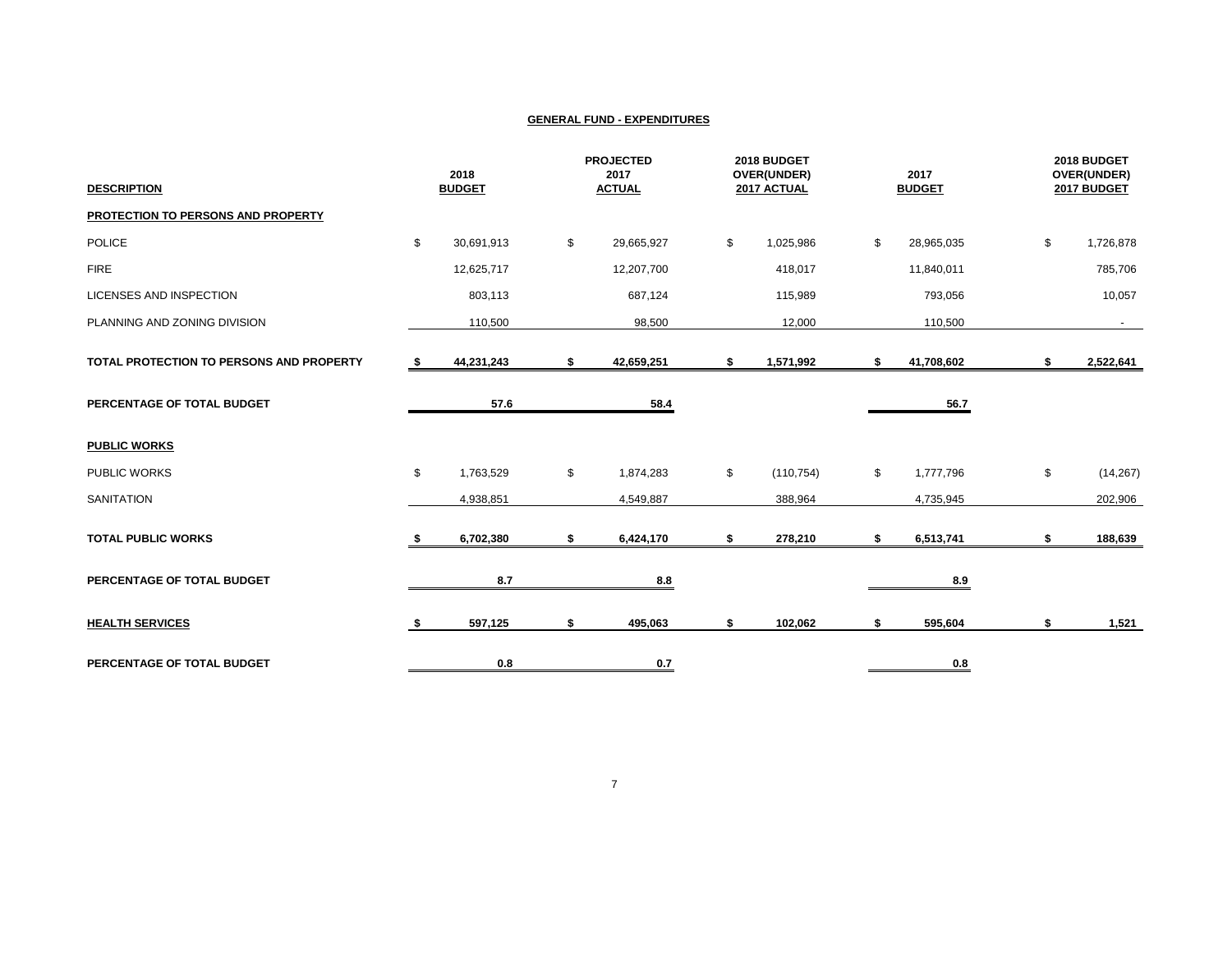| <b>DESCRIPTION</b>            | 2018<br><b>BUDGET</b> |           | <b>PROJECTED</b><br>2017<br><b>ACTUAL</b> |                            | 2018 BUDGET<br>OVER(UNDER)<br>2017 ACTUAL |         |    | 2017<br><b>BUDGET</b>      | 2018 BUDGET<br>OVER(UNDER)<br>2017 BUDGET |           |
|-------------------------------|-----------------------|-----------|-------------------------------------------|----------------------------|-------------------------------------------|---------|----|----------------------------|-------------------------------------------|-----------|
| <b>ELECTRICAL</b>             |                       | 1,138,523 | \$                                        | 1,116,915                  | \$                                        | 21,608  |    | 1,218,900                  |                                           | (80, 377) |
| PERCENTAGE OF TOTAL BUDGET    |                       | 1.5       |                                           | 1.5                        |                                           |         |    | $\underline{\mathbf{1.6}}$ |                                           |           |
| <b>PARKING METER</b>          |                       | 506,358   | \$                                        | 422,698                    | \$                                        | 83,660  | S  | 458,205                    | \$                                        | 48,153    |
| PERCENTAGE OF TOTAL BUDGET    |                       | 0.6       |                                           | 0.6                        |                                           |         |    | 0.6                        |                                           |           |
| <b>LEISURE SERVICES</b>       |                       |           |                                           |                            |                                           |         |    |                            |                                           |           |
| <b>GENERAL RECREATION</b>     | \$                    | 1,427,389 | \$                                        | 1,324,810                  | \$                                        | 102,579 | \$ | 1,380,315                  | \$                                        | 47,074    |
| <b>PARKS</b>                  |                       | 1,616,826 |                                           | 1,492,546                  |                                           | 124,280 |    | 1,568,963                  |                                           | 47,863    |
| <b>TOTAL LEISURE SERVICES</b> |                       | 3,044,215 | \$                                        | 2,817,356                  | \$                                        | 226,859 | \$ | 2,949,278                  | \$                                        | 94,937    |
| PERCENTAGE OF TOTAL BUDGET    |                       | 4         |                                           | 3.8                        |                                           |         |    |                            |                                           |           |
| <b>LIBRARY</b>                |                       | 1,360,470 | \$                                        | 1,320,845                  | \$                                        | 39,625  | \$ | 1,320,845                  | \$                                        | 39,625    |
| PERCENTAGE OF TOTAL BUDGET    |                       | 1.8       |                                           | $\underline{\mathbf{1.8}}$ |                                           |         |    | $\underline{\mathbf{1.8}}$ |                                           |           |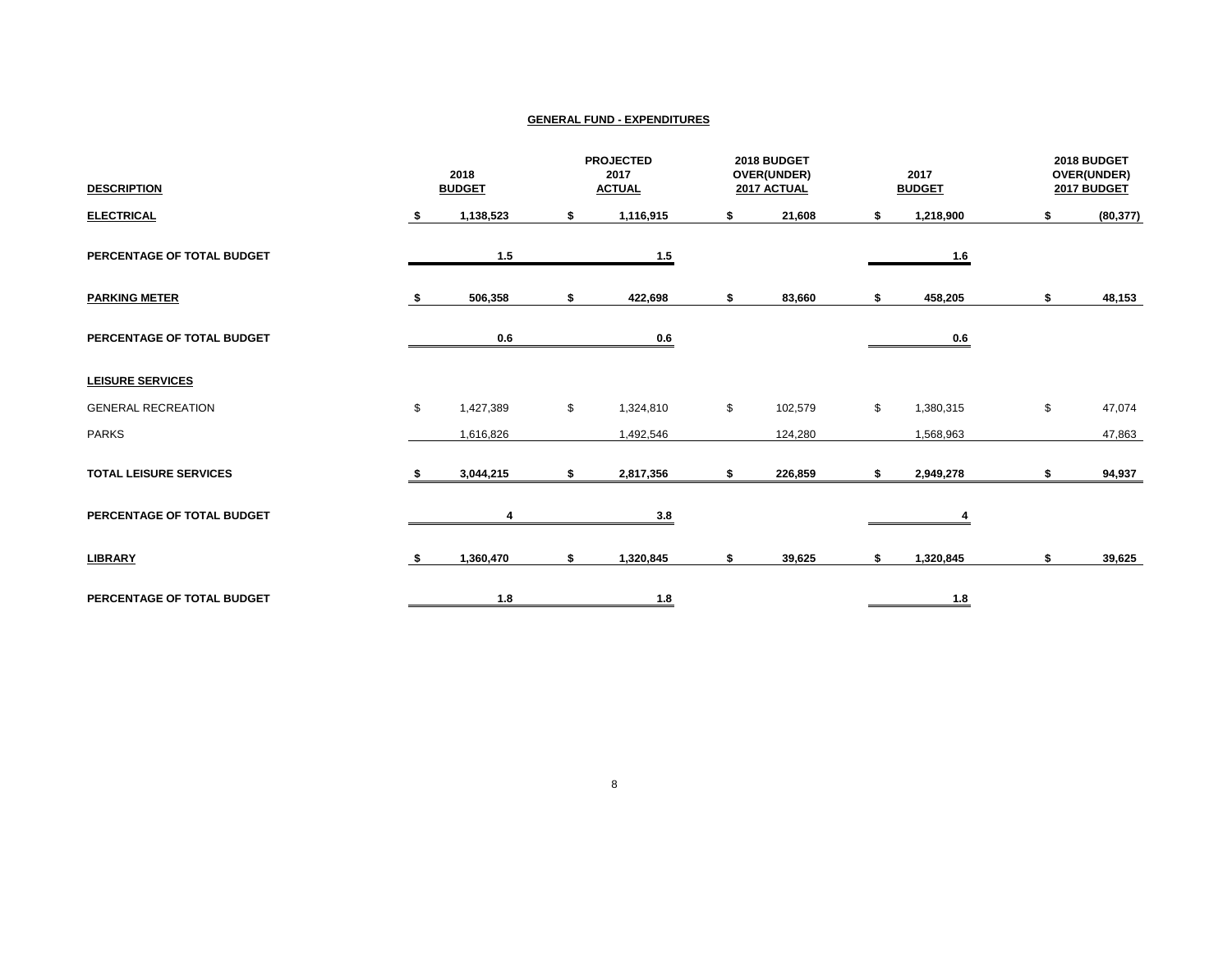| <b>DESCRIPTION</b>                 | 2018<br><b>BUDGET</b> |           |                           | <b>PROJECTED</b><br>2017<br><b>ACTUAL</b> |    | 2018 BUDGET<br>OVER(UNDER)<br>2017 ACTUAL |    | 2017<br><b>BUDGET</b> |    | 2018 BUDGET<br>OVER(UNDER)<br>2017 BUDGET |  |
|------------------------------------|-----------------------|-----------|---------------------------|-------------------------------------------|----|-------------------------------------------|----|-----------------------|----|-------------------------------------------|--|
| <b>GRANTS</b>                      |                       |           |                           |                                           |    |                                           |    |                       |    |                                           |  |
| COSA                               | \$                    | 421,600   | \$                        | 349,082                                   | \$ | 72,518                                    | \$ | 421,600               | \$ |                                           |  |
| <b>HUD</b>                         |                       | 1,575,000 |                           | 1,225,000                                 |    | 350,000                                   |    | 1,575,000             |    |                                           |  |
| <b>HOME PROGRAM</b>                |                       | 250,000   |                           | 175,000                                   |    | 75,000                                    |    | 250,000               |    |                                           |  |
| VOLUNTEER FIRE RELIEF ALLOCATION   |                       | 235,000   |                           | 235,331                                   |    | (331)                                     |    | 300,000               |    | (65,000)                                  |  |
| <b>TOTAL GRANTS</b>                | s.                    | 2,481,600 | \$                        | 1,984,413                                 | \$ | 497,187                                   | \$ | 2,546,600             | \$ | (65,000)                                  |  |
| PERCENTAGE OF TOTAL BUDGET         |                       | 3.2       |                           | 2.7                                       |    |                                           |    | 3.5                   |    |                                           |  |
| <b>OTHER EXPENDITURES</b>          |                       |           |                           |                                           |    |                                           |    |                       |    |                                           |  |
| SOCIAL SECURITY                    | \$                    | 805,000   | $\boldsymbol{\mathsf{S}}$ | 780,678                                   | \$ | 24,322                                    | \$ | 785,000               | \$ | 20,000                                    |  |
| UNEMPLOYMENT COMPENSATION          |                       | 20,000    |                           | 5,000                                     |    | 15,000                                    |    | 20,000                |    |                                           |  |
| <b>WORKERS COMPENSATION CLAIMS</b> |                       | 2,760,000 |                           | 2,550,000                                 |    | 210,000                                   |    | 2,550,000             |    | 210,000                                   |  |
| <b>HEALTH INSURANCE</b>            |                       | 6,500,000 |                           | 6,274,063                                 |    | 225,937                                   |    | 6,331,800             |    | 168,200                                   |  |
| LIFE INSURANCE                     |                       | 110,000   |                           | 104,500                                   |    | 5,500                                     |    | 120,000               |    | (10,000)                                  |  |
| PROPERTY/CASUALTY INSURANCE        |                       | 1,625,000 |                           | 1,585,000                                 |    | 40,000                                    |    | 1,585,000             |    | 40,000                                    |  |
| MUNICIPAL PLAN EXPENSE             |                       | 1,019,287 |                           | 962,580                                   |    | 56,707                                    |    | 962,580               |    | 56,707                                    |  |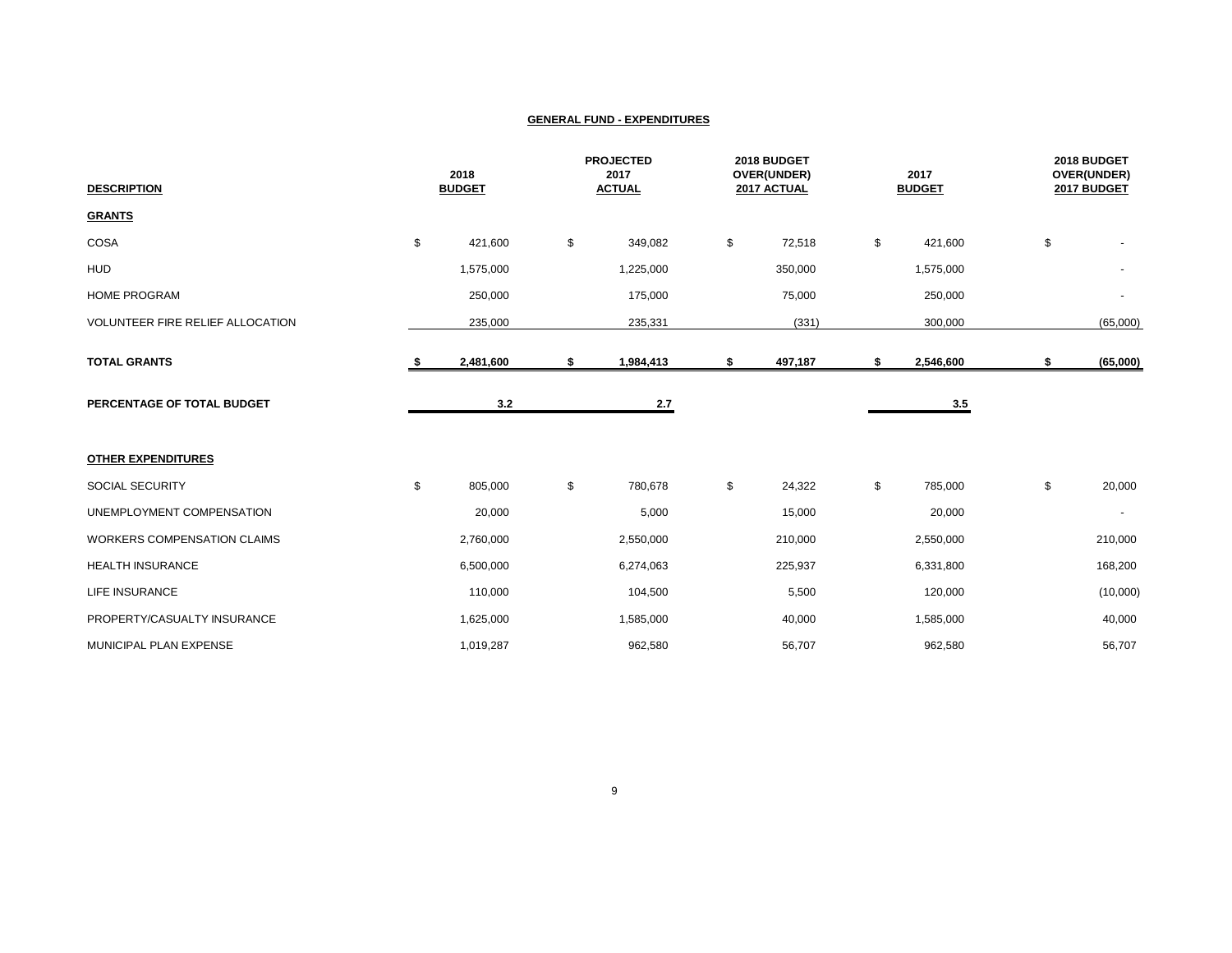| <b>DESCRIPTION</b>                 | 2018<br><b>BUDGET</b> |    | <b>PROJECTED</b><br>2017<br><b>ACTUAL</b> | 2018 BUDGET<br>OVER(UNDER)<br>2017 ACTUAL |   | 2017<br><b>BUDGET</b> |     | 2018 BUDGET<br>OVER(UNDER)<br>2017 BUDGET |
|------------------------------------|-----------------------|----|-------------------------------------------|-------------------------------------------|---|-----------------------|-----|-------------------------------------------|
| OTHER EXPENDITURES (CONTINUED)     |                       |    |                                           |                                           |   |                       |     |                                           |
| <b>TAX REFUNDS</b>                 | 101,000               |    | 81,500                                    | 19,500                                    |   | 101,000               |     |                                           |
| <b>CONTINGENCY</b>                 | 250,000               |    | 225,000                                   | 25,000                                    |   | 250,000               |     |                                           |
| <b>TOTAL OTHER EXPENDITURES</b>    | 13,190,287            | S  | 12,568,321                                | 621,966                                   |   | 12,705,380            |     | 484,907                                   |
| PERCENTAGE OF TOTAL BUDGET         | 17.2                  |    | 17.2                                      |                                           |   | 17.3                  |     |                                           |
| TOTAL - GENERAL FUND EXPENDITURES  | 76,803,417            | \$ | 73,103,893                                | 3,699,524                                 | S | 73,530,322            | S   | 3,273,095                                 |
|                                    |                       |    | <b>DEBT SERVICE - EXPENDITURES</b>        |                                           |   |                       |     |                                           |
| <b>TOTAL PRINCIPAL EXPENDITURE</b> |                       |    |                                           |                                           |   |                       | \$  | 1,342,000                                 |
| TOTAL INTEREST EXPENDITURE         |                       |    |                                           |                                           |   |                       | -\$ | 1,003,041                                 |
| <b>TOTAL DEBT SERVICE</b>          |                       |    |                                           |                                           |   |                       | S.  | 2,345,041                                 |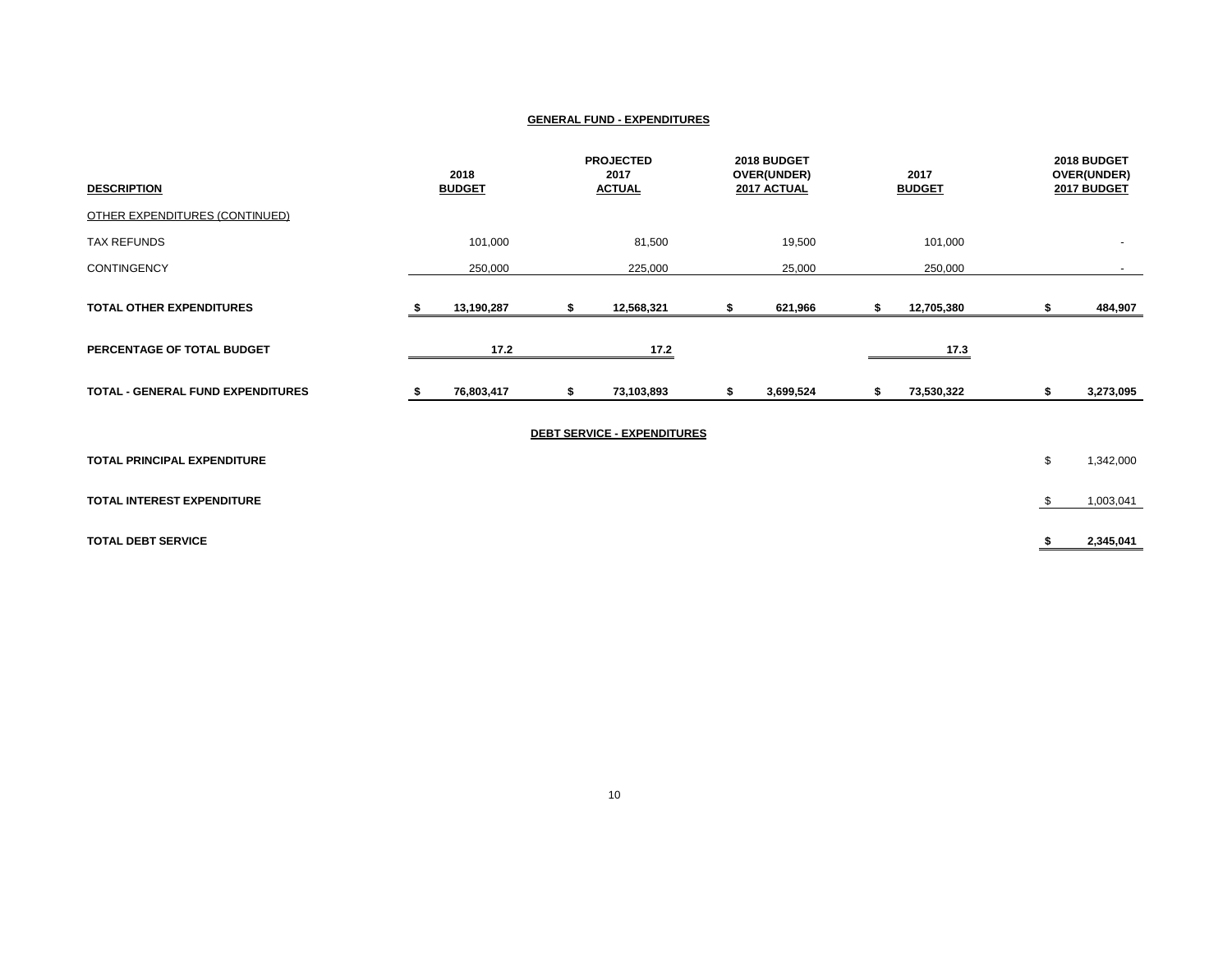## **2 0 1 8 B U D G E T**

## SUPPLEMENTAL SCHEDULE OF EXPENDITURES

|                                           | <b>SALARIES</b> |                          |    | <b>OTHER SERVICES</b>    | <b>SUPPLIES</b><br><b>AND MATERIALS</b> |                          |    | <b>TOTAL</b> |
|-------------------------------------------|-----------------|--------------------------|----|--------------------------|-----------------------------------------|--------------------------|----|--------------|
| <b>COUNCIL</b>                            | \$              | 186,757                  | \$ | 18,000                   | \$                                      | 5,000                    | \$ | 209,757      |
| <b>MAYOR</b>                              |                 | 111,182                  |    | 15,000                   |                                         | 4,000                    |    | 130,182      |
| <b>FINANCE</b>                            |                 | 728,556                  |    | 147,500                  |                                         | 13,500                   |    | 889,556      |
| <b>TREASURER</b>                          |                 | 7,500                    |    | $\overline{\phantom{a}}$ |                                         | 500                      |    | 8,000        |
| <b>SOLICITOR</b>                          |                 | $\overline{\phantom{a}}$ |    | 325,000                  |                                         | $\overline{\phantom{a}}$ |    | 325,000      |
| C.A.O.                                    |                 | 217,760                  |    | 33,000                   |                                         | 7,500                    |    | 258,260      |
| <b>ADMINISTRATIVE SERVICES</b>            |                 | 1,130,461                |    | 223,000                  |                                         | 377,000                  |    | 1,730,461    |
| <b>GENERAL GOVERNMENT</b>                 |                 | 2,382,216                | S  | 761,500                  | \$                                      | 407,500                  | S  | 3,551,216    |
| <b>POLICE</b>                             | \$              | 15,856,180               | \$ | 14,302,733               | \$                                      | 533,000                  | \$ | 30,691,913   |
| <b>FIRE</b>                               |                 | 6,705,846                |    | 5,831,671                |                                         | 88,200                   |    | 12,625,717   |
| <b>LICENSES AND INSPECTIONS</b>           |                 | 756,613                  |    | 31,500                   |                                         | 15,000                   |    | 803,113      |
| PLANNING AND ZONING                       |                 | 85,000                   |    | 14,000                   |                                         | 11,500                   |    | 110,500      |
| <b>PROTECTION TO PERSONS AND PROPERTY</b> | S.              | 23,403,639               | \$ | 20,179,904               | \$                                      | 647,700                  | \$ | 44,231,243   |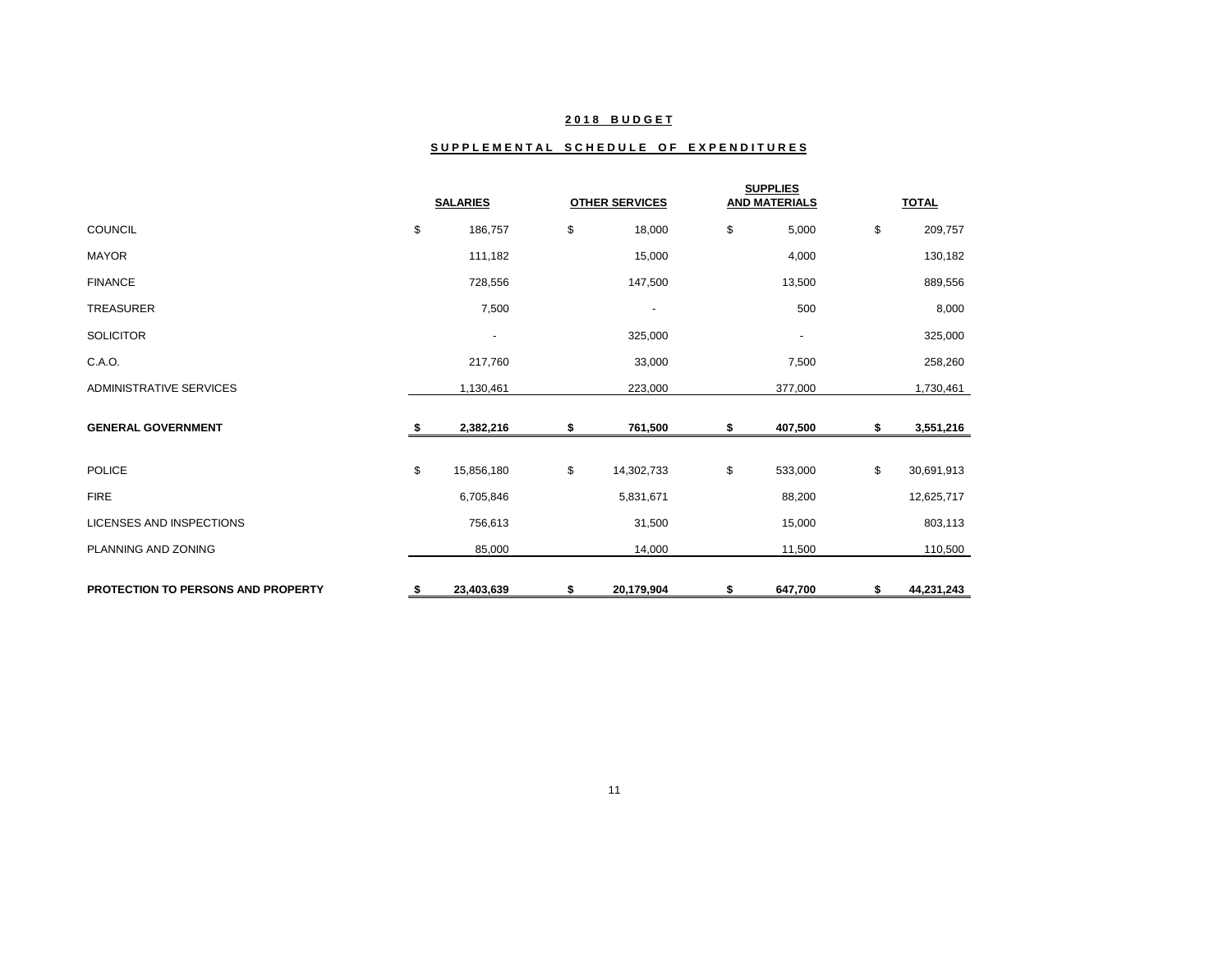## **2 0 1 8 B U D G E T**

#### SUPPLEMENTAL SCHEDULE OF EXPENDITURES

|                           |     | <b>SALARIES</b> | <b>OTHER SERVICE</b> |           | <b>SUPPLIES</b><br><b>AND MATERIALS</b> |           | <b>TOTAL</b>    |
|---------------------------|-----|-----------------|----------------------|-----------|-----------------------------------------|-----------|-----------------|
| <b>PUBLIC WORKS</b>       | \$  | 435,754         | \$                   | 294,000   | \$                                      | 1,033,775 | \$<br>1,763,529 |
| <b>SANITATION</b>         |     | 3,214,576       |                      | 1,680,500 |                                         | 43,775    | 4,938,851       |
| <b>PUBLIC WORKS</b>       | \$  | 3,650,330       | \$                   | 1,974,500 | \$                                      | 1,077,550 | \$<br>6,702,380 |
| <b>HEALTH SERVICES</b>    | -\$ | 504,125         | \$                   | 63,500    | \$                                      | 29,500    | \$<br>597,125   |
| <b>ELECTRICAL</b>         | S   | 415,048         | \$                   | 707,300   | \$                                      | 16,175    | \$<br>1,138,523 |
| <b>PARKING METER</b>      | S.  | 441,858         | \$                   | 30,000    | \$                                      | 34,500    | \$<br>506,358   |
| <b>GENERAL RECREATION</b> | \$  | 954,426         | \$                   | 329,963   | \$                                      | 143,000   | \$<br>1,427,389 |
| <b>PARKS</b>              |     | 1,150,751       |                      | 192,000   |                                         | 274,075   | 1,616,826       |
| <b>LEISURE SERVICES</b>   | \$  | 2,105,177       | \$                   | 521,963   | \$                                      | 417,075   | \$<br>3,044,215 |
| <b>COSA</b>               | \$  | 265,000         | S                    | 156,600   | \$                                      |           | \$<br>421,600   |
| <b>HUD</b>                | \$  | 316,109         | \$                   | 1,245,891 | \$                                      | 13,000    | \$<br>1,575,000 |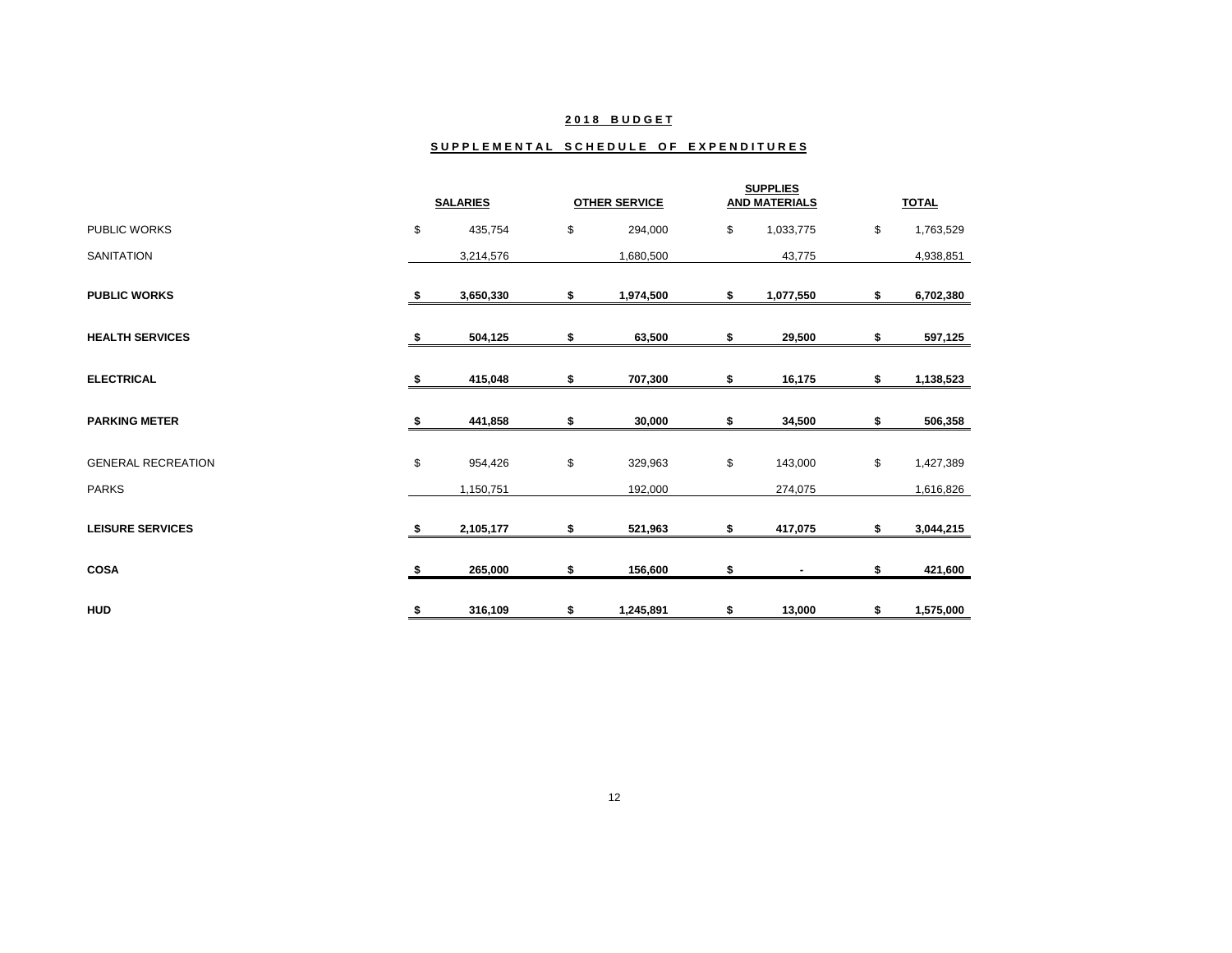#### **SEWER RENTAL - REVENUE**

| <b>DESCRIPTION</b>                |    | 2018<br><b>BUDGET</b> |    | <b>PROJECTED</b><br>2017<br><b>ACTUAL</b> |    | 2018 BUDGET<br>OVER(UNDER)<br>2017 ACTUAL |    | 2017<br><b>BUDGET</b> |    | 2018 BUDGET<br>OVER(UNDER)<br>2017 BUDGET |  |
|-----------------------------------|----|-----------------------|----|-------------------------------------------|----|-------------------------------------------|----|-----------------------|----|-------------------------------------------|--|
| <b>FUND BALANCE</b>               | \$ | 1,053,554             | \$ | 84,531                                    | \$ | 969,023                                   | \$ | 555,695               | \$ | 497,859                                   |  |
| <b>INTEREST</b>                   |    | 500                   |    | 200                                       |    | 300                                       |    | 500                   |    |                                           |  |
| <b>MISCELLANEOUS GRANT</b>        |    | 25,000                |    | 25,000                                    |    | $\overline{\phantom{a}}$                  |    | 25,000                |    | $\overline{\phantom{a}}$                  |  |
| SEWER USE CHARGE - CURRENT        |    | 6,200,000             |    | 6,200,000                                 |    |                                           |    | 6,250,000             |    | (50,000)                                  |  |
| SEWER USE CHARGE - DELINQUENCY    |    | 1,250,000             |    | 1,300,000                                 |    | (50,000)                                  |    | 1,250,000             |    | $\overline{\phantom{a}}$                  |  |
| <b>SEWER REIMBURSEMENT</b>        |    | 1,738,967             |    | 1,295,000                                 |    | 443,967                                   |    | 1,635,634             |    | 103,333                                   |  |
| <b>TOTAL SEWER RENTAL REVENUE</b> | ъ  | 10,268,021            |    | 8,904,731                                 |    | 1,363,290                                 |    | 9,716,829             |    | 551,192                                   |  |

## **SEWER RENTAL - EXPENDITURES**

|    | 492,275   | 488,213         | 4,062         | 488,213         | 4,062                    |
|----|-----------|-----------------|---------------|-----------------|--------------------------|
|    | 1,000,000 | 900,000         | 100,000       | 900,000         | 100,000                  |
|    | 6,615,000 | 5,942,461       | 672,539       | 6,300,000       | 315,000                  |
|    | 376,500   | 242,898         | 133,602       | 336,500         | 40,000                   |
|    | 36,000    | 26,675          | 9,325         | 36,000          | $\overline{\phantom{a}}$ |
| J. | 1,748,246 | \$<br>1,304,484 | \$<br>443,762 | \$<br>1,656,116 | \$<br>92,130             |
|    |           |                 |               |                 |                          |